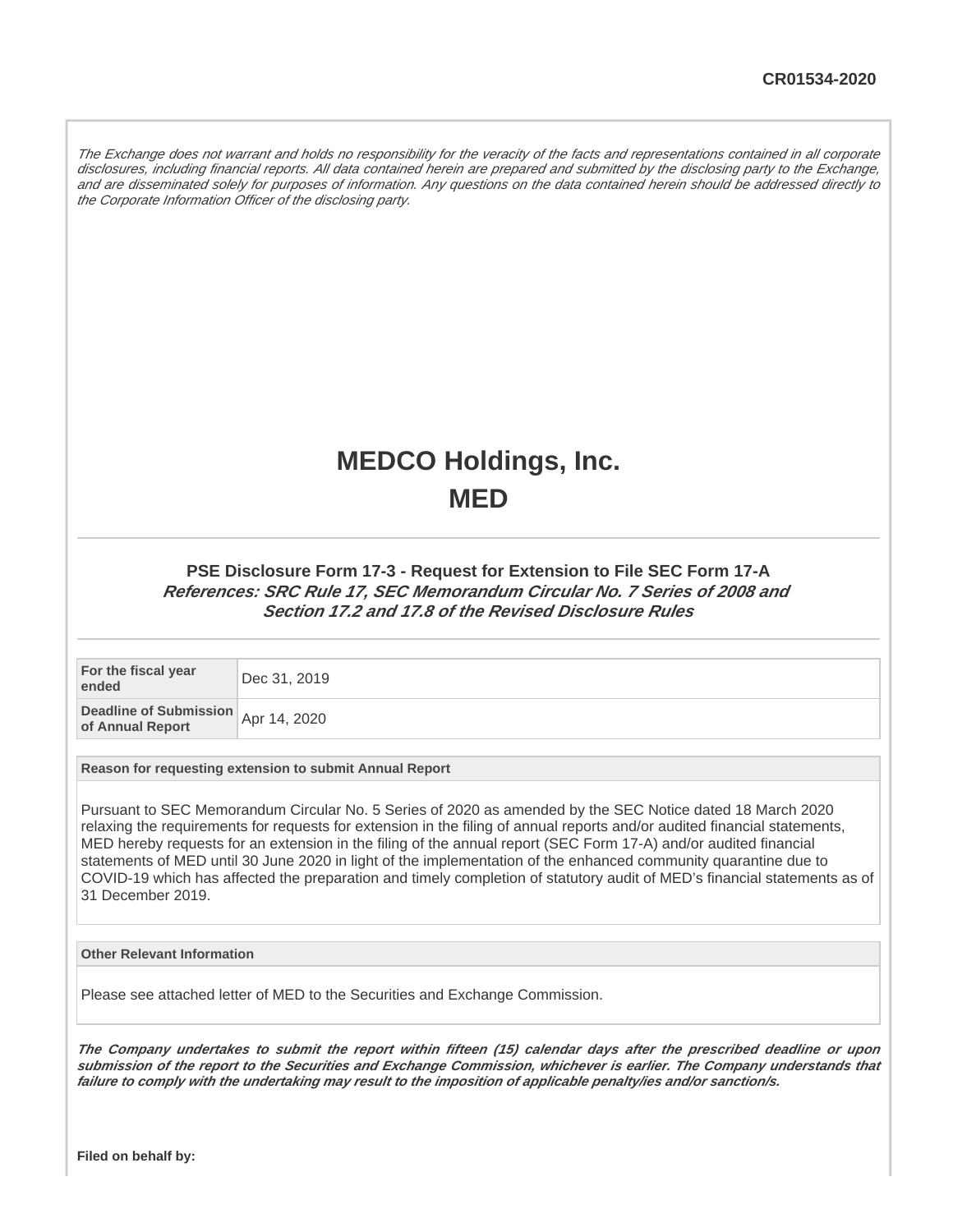| <b>Name</b>        | Mary Ann Miel           |
|--------------------|-------------------------|
| <b>Designation</b> | <b>Chief Accountant</b> |
|                    |                         |